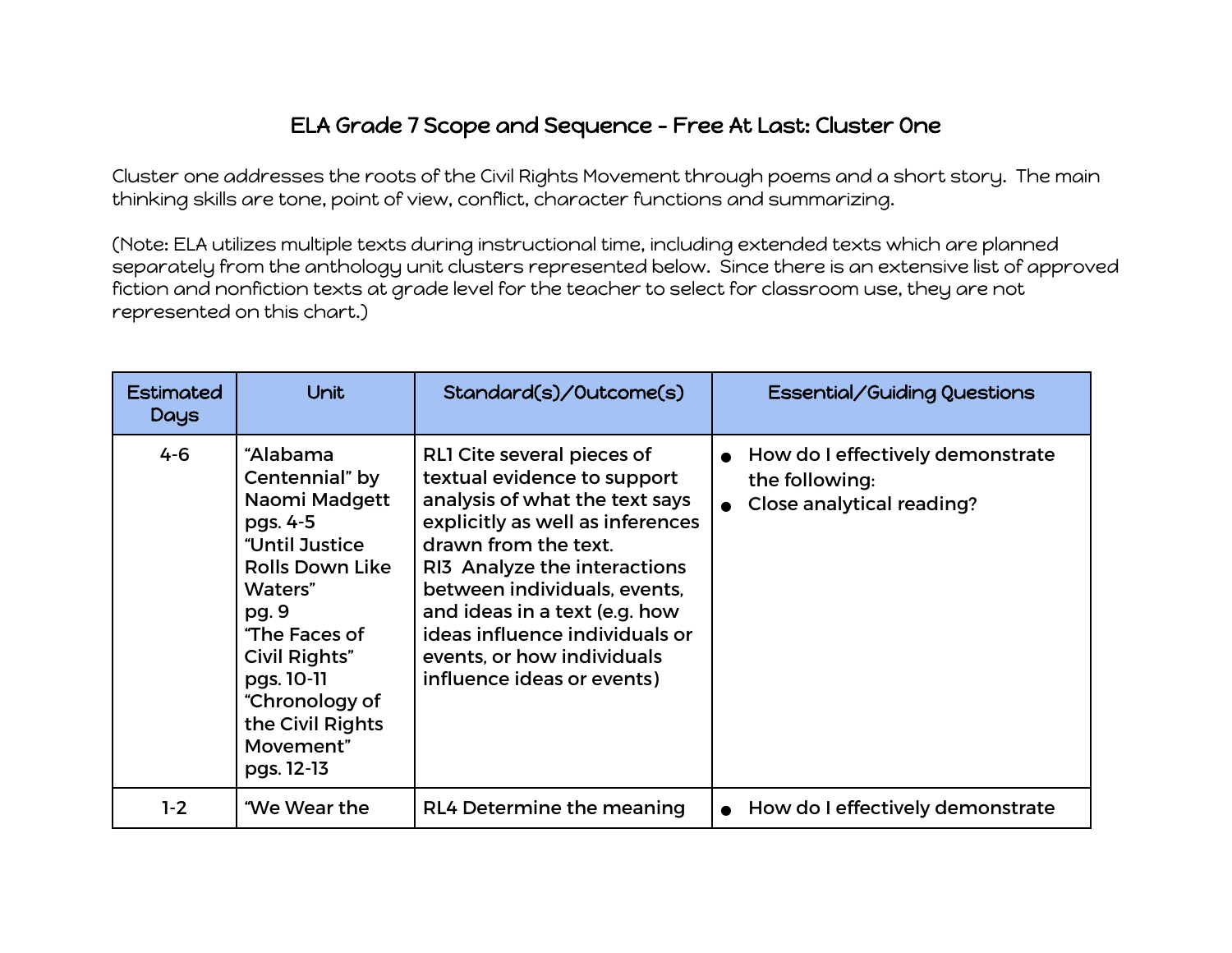|         | Mask" by Paul<br><b>Laurence Dunbar</b><br>pg. 17                         | of words and phrases as they<br>are used in the text, including<br>figurative and connotative<br>meanings; analyze the impact<br>of rhymes and other<br>repetitions of sounds (e.g.,<br>alliteration) on a specific verse<br>or stanza of a poem or section<br>of a story or drama.                                                | the following:<br>Identifying tone?                                                                                                                                       |
|---------|---------------------------------------------------------------------------|------------------------------------------------------------------------------------------------------------------------------------------------------------------------------------------------------------------------------------------------------------------------------------------------------------------------------------|---------------------------------------------------------------------------------------------------------------------------------------------------------------------------|
| $2 - 3$ | "Booker T. and<br>W.E.B." by Dudley<br>Randall<br>pgs. 18-19              | RL6 Analyze how an author<br>develops and contrasts the<br>points of view of different<br>characters or narrators in a<br>text.<br>RI8 Trace and evaluate the<br>argument and specific claims<br>in a text, assessing whether<br>the reasoning is sound and<br>the evidence is relevant and<br>sufficient to support the<br>claims | How do I effectively demonstrate<br>the following:<br>Analyzing point of view?<br>Connecting evidence to a claim?                                                         |
| $3 - 6$ | "The Revolt of the<br>Evil Fairies" by<br><b>Ted Poston</b><br>pgs. 28-33 | RL3 Analyze how particular<br>elements of a story or drama<br>interact (e.g. how setting<br>shapes the characters or plot)<br>RL3 Analyze how particular<br>elements of a story or drama<br>interact (e.g. how setting<br>shapes the characters or plot)<br>RL2 Determine a theme or                                               | • How do I effectively demonstrate<br>the following:<br><b>Close analytical reading?</b><br><b>Analyzing conflicts?</b><br>Analyzing character functions?<br>Summarizing? |